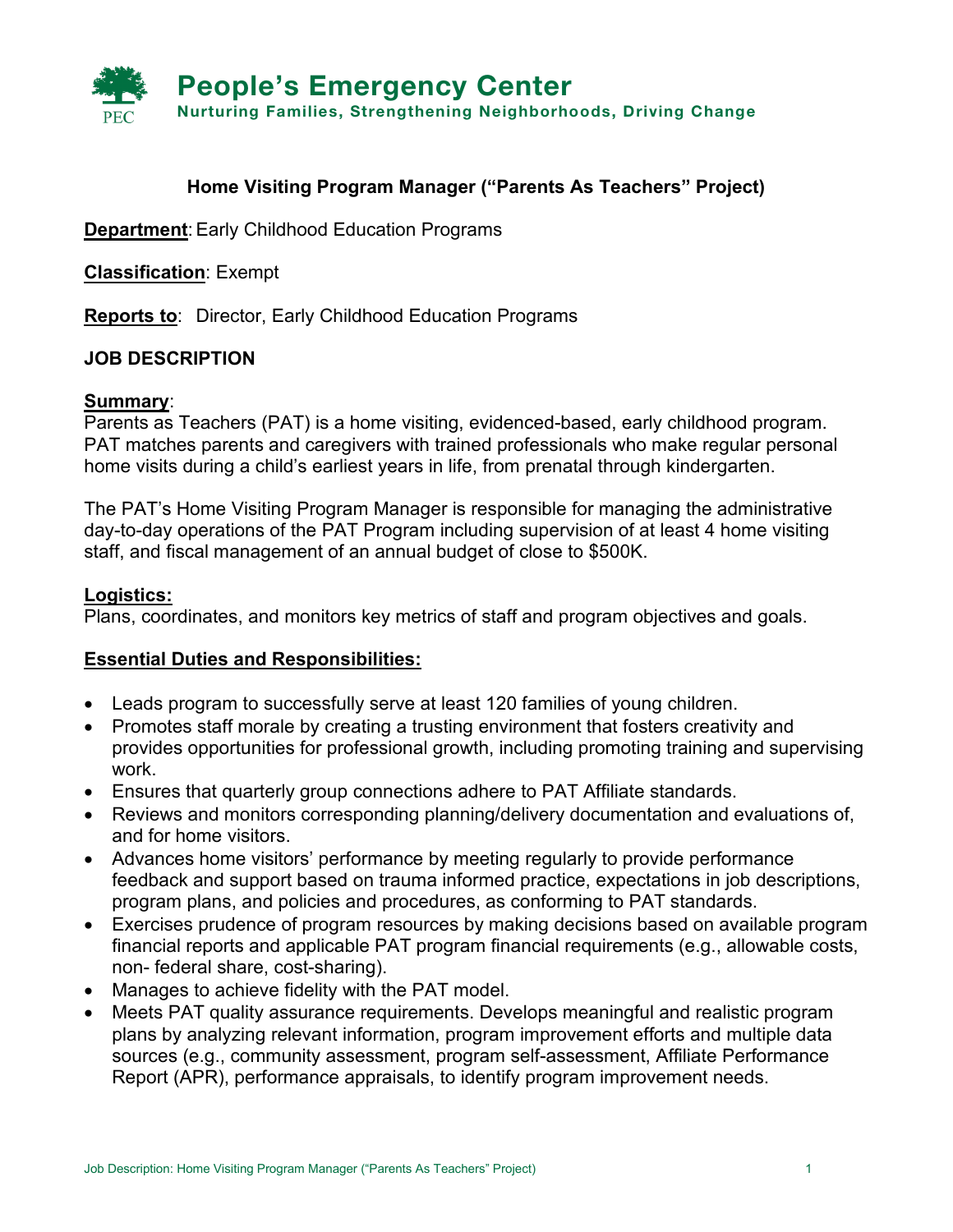

- Meets PAT program documentation requirements by ensuring that the program maintains accurate, objective, complete, timely, and well-organized child, family, financial, and program records. Annually assesses competencies and performance of self and home visitors.
- Employs a culturally competent and flexible approach when working with those from various cultures by acknowledging, accepting, and accommodating differences and ensures that own communication is easily understood by speaking and writing clearly and using standard grammar and spelling.
- Further professional growth by seeking feedback, reflecting on and assessing own practice, and taking advantage of opportunities to improve skills and knowledge.
- Recruits and determines eligibility for families.
- Manages contractors.
- Assists in recruiting and managing relationships with resource networks used by the Parent Educators.
- Communicates with internal and external stakeholders about events, progress, success stories, and other topics, working and coordinating with PEC and BELL staff.

## **Competencies**

- Leadership and ownership
- Project Management
- Staff management, supervision, and development
- Resource management and stewardship
- Strong interpersonal skills
- Planning and organizing
- Implementation and execution
- Observation and documentation
- Research and analysis
- Demonstrated excellent written and verbal communication skills
- Trauma-informed knowledge, understanding and practice, skills

#### **Required Education and Experience**

Baccalaureate degree social work, early childhood education, (minimum). Demonstrated experience in home visitation, supervision of staff, fiscal management, and administration.

#### **Preferred Education and Experience**

Master's degree, preferred

#### **Additional Eligibility Qualifications**

Demonstrated experience working in a quality home visiting program or early childhood education setting. Knowledge of PAT Performance Standards helpful. Experience working with families experiencing homelessness. Demonstrated experienced with trauma-informed care principles.